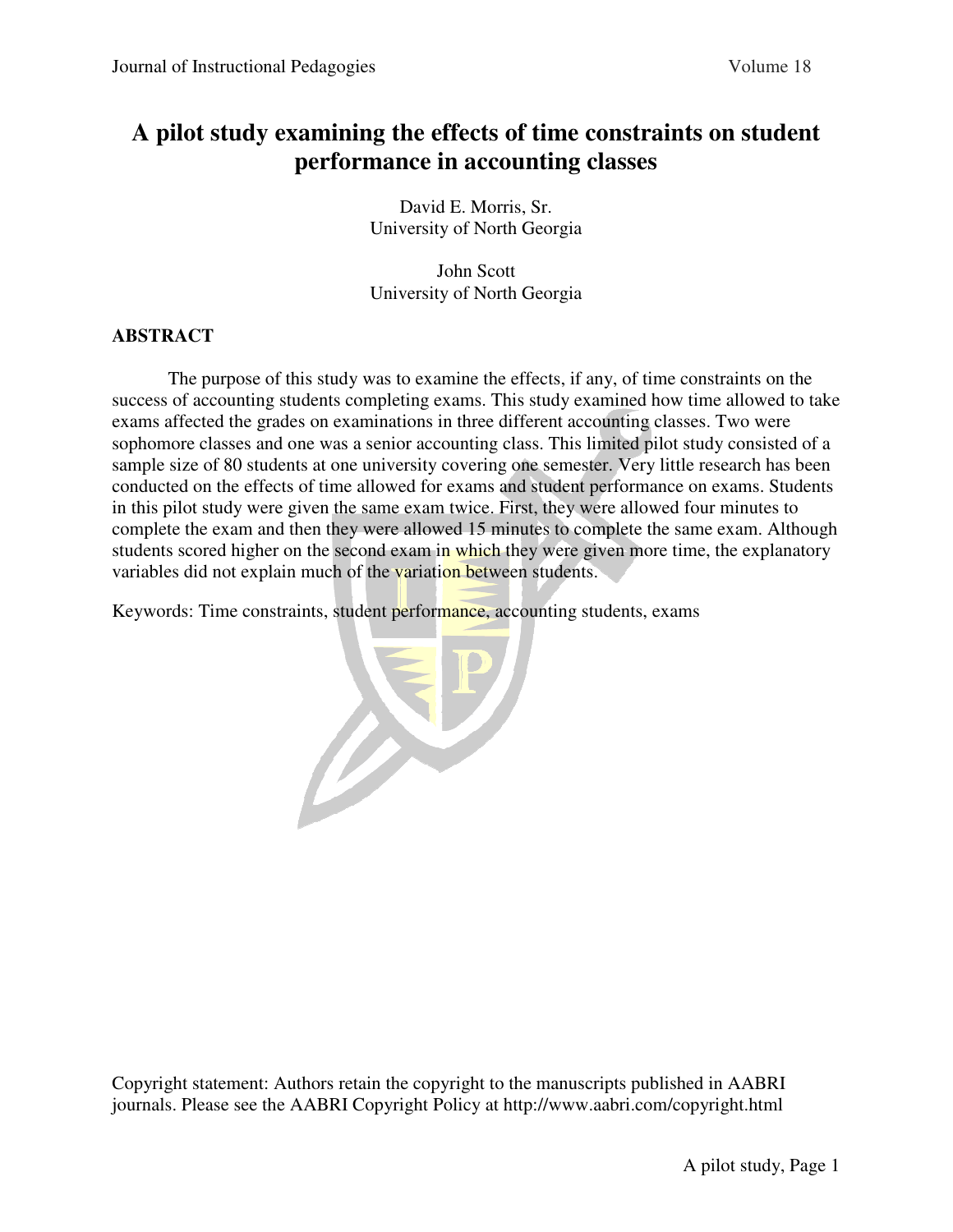## **INTRODUCTION**

Accounting educators are always interested in factors that might affect students' success in accounting classes. Previous research has examined many factors that might affect such success. These include GPA, race, scheduled time of classes, students' expectations, etc. This paper reports the results of a study which examined the effects of time allocated to students to complete an exam on student success in taking the exam. Accounting educators generally agree that no matter how long students are given to complete an exam a few students will take the full time allocated to take the exam. This is a good strategy? On one hand, students may sit there long enough and the answer to a problem will finally come to them. On the other hand, many professors, including the authors, have a few students come back and say that they initially had the right answer and later went back and changed it to a wrong answer.

#### **REVIEW OF THE LITERATURE**

As stated earlier, much research has been conducted examining factors affecting students' success in accounting classes. These include the timing of classes (Morris et al 2014; Vruwink et al 1987), students' GPA (Hicks et al 1984; Turner et al 1997; Eikner et al 2001) gender of students (Carpenter et al 1993; Lipe 1989) and class size (Laughlin, 1976; Mary, 1998; Murdoch, 2002).

Early research examining the effects of time constraints placed on students and their success in taking multiple choice examinations was limited. These early studies (Bridgeman, 1980; Evans et al 1972; Wright 1984) generally concluded that increasing the time students were allowed to complete multiple choice exams did not have a significant effect on their exam grades. This held for children (Bridgeman, 1980) and for university students (Evans et al 1972; Wright 1984).

One study (Onwuegbuzie 1995) examined the effects of time constraints on students taking a statistics class. In this study 13 students were given an examination and told they had 90 minutes to complete the exam, which involved finding numerical answers to statistics problems. In another class 13 students were given the exact exam and told they had unlimited time to complete their exams. Under normal conditions, students were given 90 minutes to complete the exam. The results indicated that students given unlimited time to complete the exam earned a significantly higher score than those students given a time limit.

A more recent indirectly related study (Hosch 2010) examined the effects of time spent by students taking standardized multiple choice entrance/exit exams at a university. In this study, students' time to completion was noted, but few students worked on the test for the entire time, hence the students were not acutely constrained. The study covered a three year period. The results indicated that for both the entrance exam (freshmen) and the exit exam (seniors), students who spent more time on the exam had significantly higher scores.

#### **HYPOTHESIS DEVELOPMENT**

The purpose of this pilot study was to examine the effects of time constraints on student performance in accounting classes as measured by exam grades. Based in part on a review of the literature and the authors' own classroom observations it was believed that additional time allowed students would not significantly improve their grades. This led to the following hypothesis: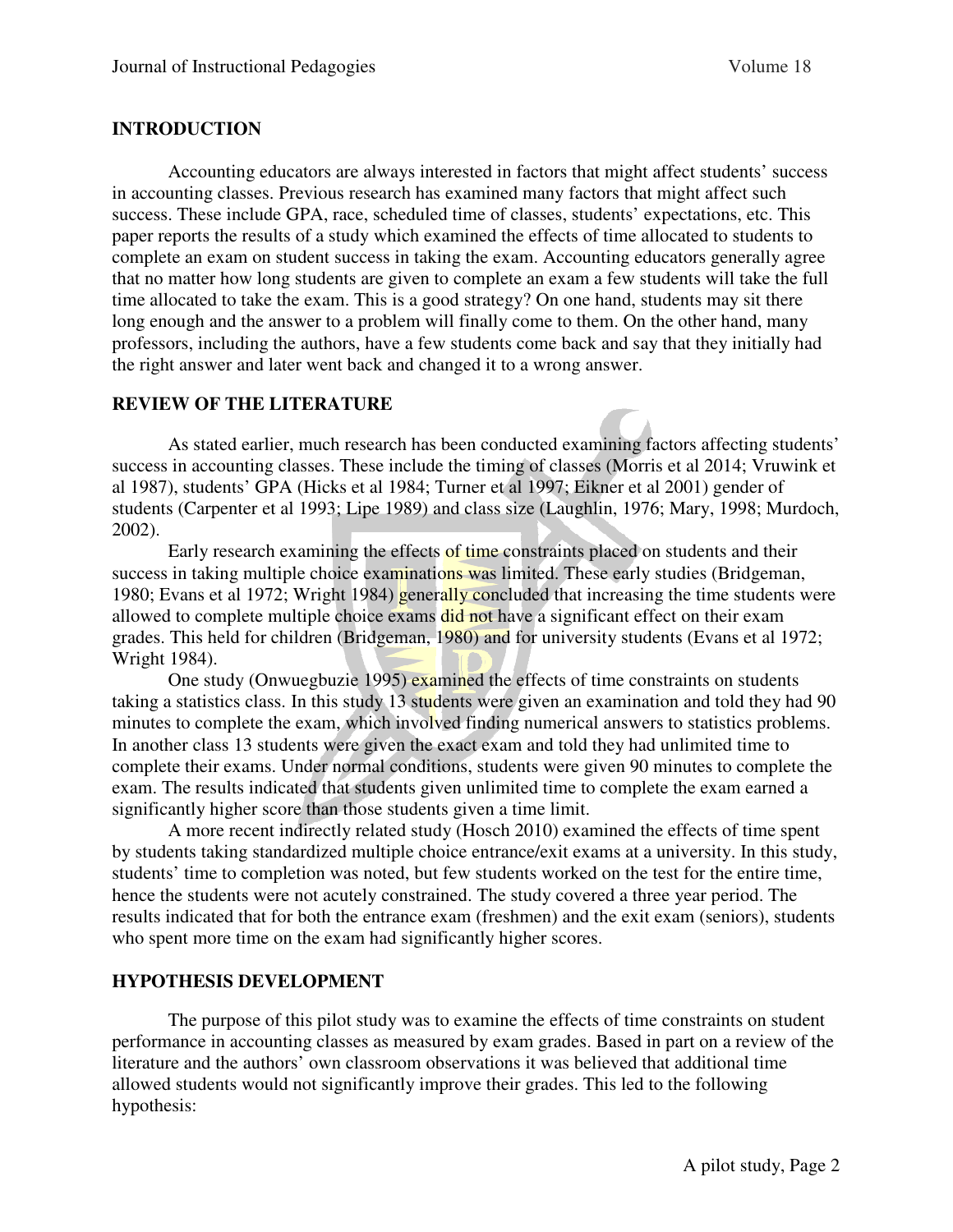H1: Students taking accounting exams will not earn a significantly higher grade on exams when allowed more time to complete the exam.

#### **METHODOLOGY**

The sample size consisted of 80 students in three undergraduate accounting classes. All classes were taught at the same university. Students who volunteered to take part in this study were told extra points would be awarded to them based upon the higher of their two grades on these quizzes. In this study students were given the same quiz twice. It was believed by the authors that giving the same quiz would avoid the issue of one quiz possibly being more difficult than the other thus increasing the validity of the study. The quiz consisted of 6 multiple choice questions. The questions only covered topics that students had discussed in the current accounting class or in a previous accounting class. In the first quiz students were allowed 4 minutes to answer the questions. At the end of the 4 minutes the quizzes were taken up. The second quiz (same as the first quiz) was then passed out to students and they were allowed 15 minutes to complete the quiz. This measured the impact of the extra time on the students' performance. Researchers did not attempt to measure student affective behaviors during the experiment. The quiz and the instructions provided to students can be found in the appendix.

#### **ANALYSIS**

The sample consisted of 80 students from three accounting classes. The average grade when students were allowed four minutes to take the quiz was 1.75 correct answers out of 6 possible correct. This was a grade of 29%, which is only a slight improvement over random chance. Random chance would give a grade of 25% on multiple choice questions with four alternatives.

The average grade when students were allowed a total of fifteen minutes to take the quiz was 3.93 correct answers out of 6 possible correct answers, an improvement of 1.19 correct answers (19.8 percentage points). A pairwise t-test was performed, obtaining a test statistic of 9.34 with a critical t of 1.99 ( $\alpha$ =.05, two tailed test) for the hypothesis that the two sample means were drawn from the same population. Since the sample t exceeds the critical t, the null hypothesis that the two samples were drawn from the same population was rejected. That is, it was concluded that allowing the eleven minutes extra time on the quiz significantly improved the students' scores.

The authors also investigated whether the improvements in quiz score varied by the course that the quiz was conducted in or by the sex of the student taking the quiz. A multiple regression was performed on the dummy variables COURSE and SEX in order to test these effects. The independent variable was IMPROVE, which was equal to the difference between each student's score when allowed fifteen minutes to take the quiz and that student's score when allowed four minutes to take the quiz. The results are contained below in Table 1.

R-squared shows that the regression model only captured about 2.8% of the variation in student improvement. It is likely that individual student characteristics other than sex explain more of the variation in improvement. The low F statistics shows that we cannot reject the null hypothesis that the coefficients of both explanatory variables are simultaneously zero. That is, the overall relationship between improvement and the two explanatory variables is weak. The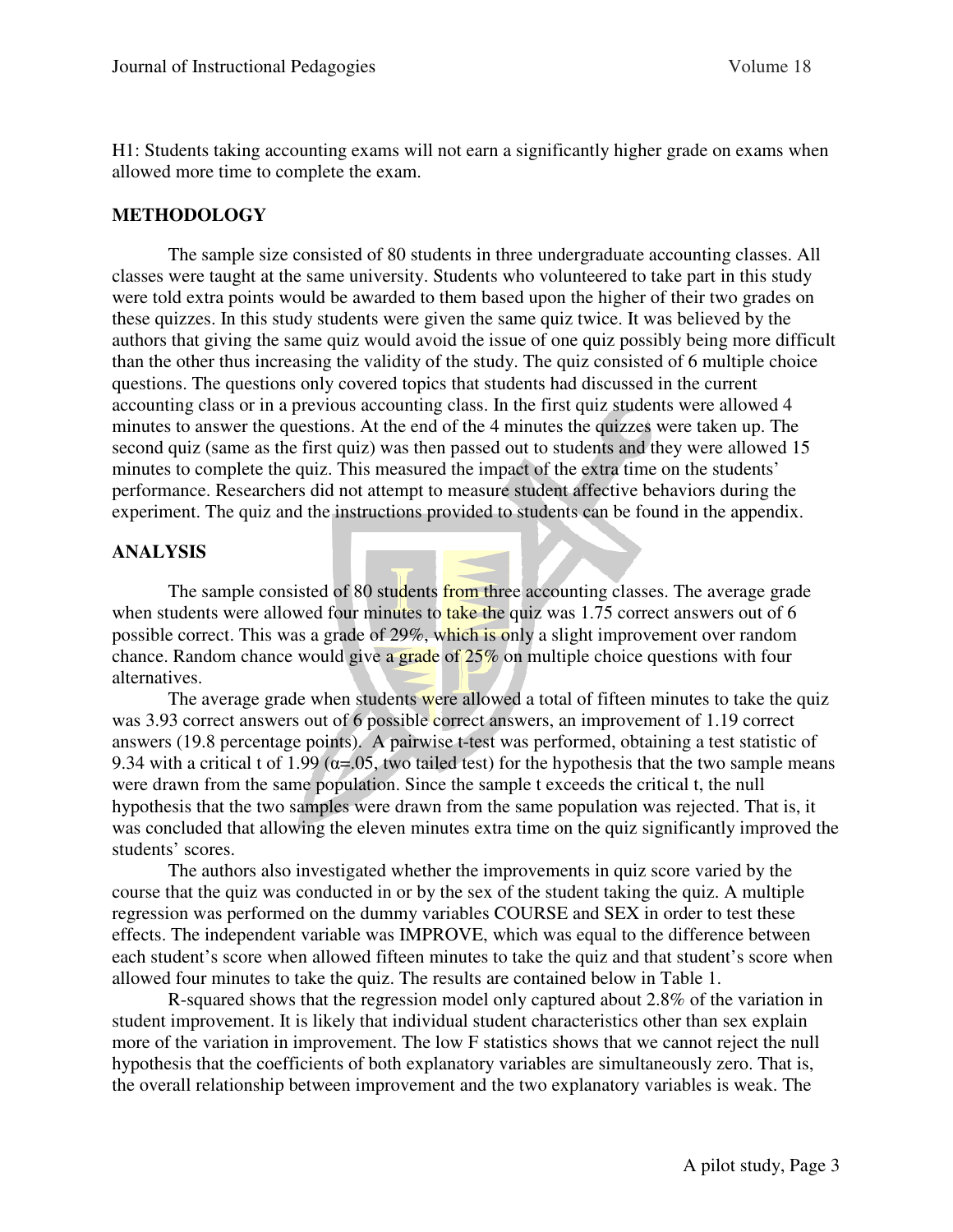prob. values of both explanatory variables exceed the .05 level of significance, indicating that the coefficients of both variables are not significantly different than zero.

In summary, though the extra time significantly and substantively improved student performance by nearly 20%, our explanatory variables do not explain much of the variation between students.

#### **RESULTS**

The results did not support the hypothesis that extra time does not improve student performance. The pairwise t-test showed that the differences between scores were unlikely due to random variation as indicated in table 1 (appendix 1). However, the differences between individual students' improvements could not be explained. There was no significant difference in the results between the sophomore accounting classes and the senior accounting class and no significant difference due to student sex.

#### **LIMITATIONS**

All empirical research has inherent limitations. This study gave the same quiz twice. It should be made clear that the researchers view the experimental technique as taking a snapshot of student performance at a four minute mark and taking a snapshot at a 19 minute mark. A valid criticism would be the issue of how the finality of the break between the two performances might have influenced the result. This study had a sample size of 80 students from three undergraduate accounting classes. All students attended the same university. Future research might include a larger sample size with students from several universities. A more accurate measure might be obtained by giving the same questions in both quizzes but with different numbers.

#### **CONCLUSIONS**

This pilot study examined the effects of time constraints on the performance of accounting students taking a quiz in undergraduate accounting classes. Little, if any, research has been conducted in this area in recent years. The results provide evidence to accounting instructors that allowing students more time to take accounting quizzes/exams improves their grades.

#### **REFERENCES**

- Bridgeman, B. (1980). Generality of a "fast" or "slow" test-taking style across a variety of cognitive tasks. *Journal of Educational Measurement*, 17(3), 211-217.
- Eikner, E., and L. Montondon. (2001). Evidence on factors associated with success in intermediate accounting I. *Accounting Educators' Journal* 13: 1-17.
- Evans, F. R., & Reilly, R. R. (1972). A study of speededhess as a source of test bias. *Journal of Educational Measurement*, 9(2), 123-131.
- Hicks, D. W., & Richardson, F. M. (1984). Predicting Early Success in Intermediate Accounting: The Influence of Entry Examination and GPA*. Issues in Accounting Education*, (2), 61- 67.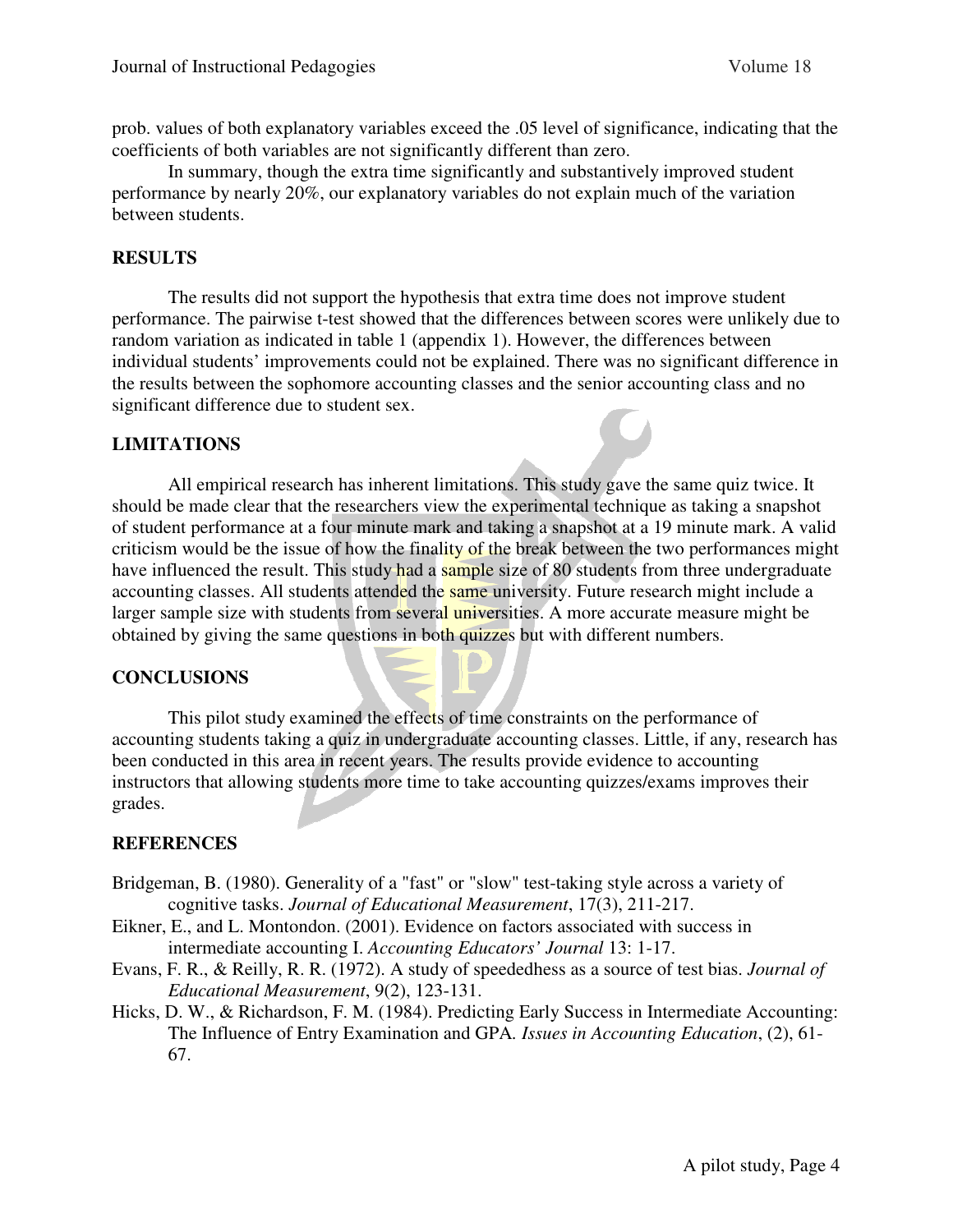- Hosch, B. J.(2012). Time on Test, Student Motivation, and Performance on the Collegiate Learning Assessment: Implications for Institutional Accountability. *Journal of Assessment and Institutional Effectiveness* 2(1), 55-76.
- Laughlin, J. S. (1976). A sacred cow—class size. *College and University*: 339-347.
- Lipe, M. G. (1989). Further evidence on the performance of female versus male accounting students. *Issues in Accounting Education, 4 (1): 144-152.*
- Mary, C. H. (1998). Class size and student performance in introductory accounting courses: Further evidence. *Issues in Accounting Education, 13*(1), 47-64.
- Morris, David E., Sr. & Scott, J (2014). An empirical investigation into the impact of class size, GPA and the timing of classes on the performance of accounting students. *Journal of American Business Review*, Cambridge, 2(2), 52-58.
- Murdoch, B., and P. Guy. (2002). Active learning in small and large classes. *Accounting Education* 11(3): 271-282 .
- Onwuegbuzie, A. J., & Seaman, M. A. (1995). The effect of time constraints and statistics test anxiety on test performance in a statistics. *Journal Of Experimental Education*, *63*(2), 115-125.
- Turner, J., S. Holmes, and C. Wiggins. (1997). Factors associated with grades in intermediate accounting*. Journal of Accounting Education* 15(2): 269-288.
- Vruwink, D. R., & Otto, J. R. (1987). Evaluation of teaching techniques for introductory accounting courses. *The Accounting Review, 62*(2), 402-408.
- Wright, T. (1984). The effects of increased time-limits on a college-level achievement test. (Report No. 84-12). Miami-Dade Community College, FL Office of Institutional Research. (ERIC Document Reproduction Service No. ED 267 867)

# **APPENDIX 1**

| Table 1                       |                                                     |                   |  |
|-------------------------------|-----------------------------------------------------|-------------------|--|
| Variable                      | (t-statistics in parentheses)<br><b>Coefficient</b> | <b>Prob value</b> |  |
| <b>INTERCEPT</b>              | 1.04<br>(5.232)                                     | .000              |  |
| <b>COURSE</b><br>$(Senior=1)$ | 0.386<br>(1.478)                                    | .142              |  |
| <b>SEX</b><br>$(Male=1)$      | $-0.041$<br>$(-0.161)$                              | .873              |  |
| R-square                      | .028                                                |                   |  |
| F Test                        | 1.102                                               | .337              |  |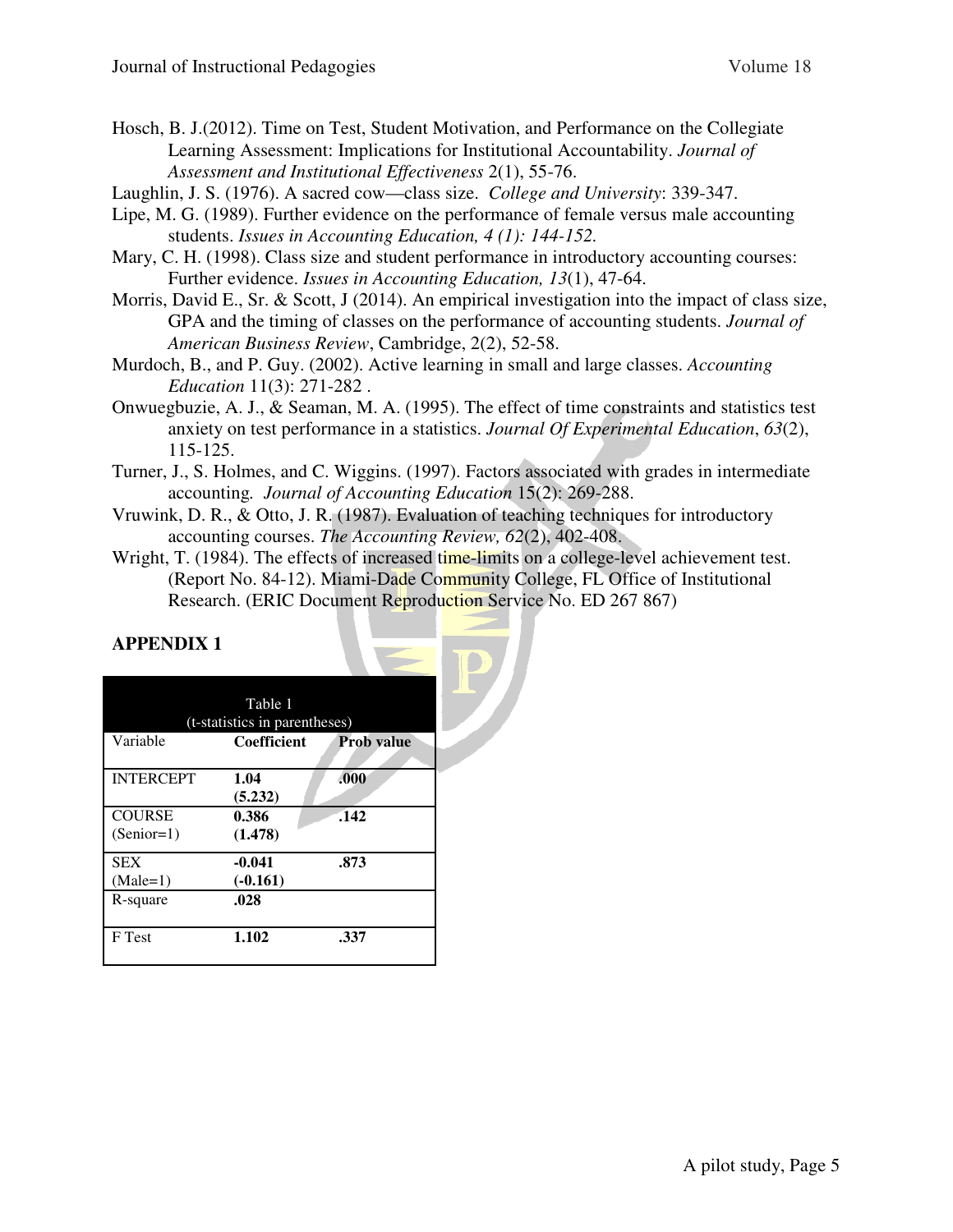### **APPENDIX 2**

#### **Instructions to Students and the Quiz**

#### **Purpose of This Study**

The purpose of this study is to examine how time allowed students to take an exam affects their performance on that exam. Students will be told in advance that their participation in this study is completely voluntary and they may leave the classroom if they wish not to participate. They will be told that if they choose not to participate in this study it will not have any negative effect on their grade in this class or any other class. Students will be asked to take the same quiz twice and given different times to complete the quizzes. They will not be told that the second quiz will be the same as the first. In taking the quiz the first time they will be allowed only 4 minutes. The second time they take the quiz they will be allowed 15 minutes. A comparison of the results will be made. The students will be told in advance that no student names or schools names will ever be identified any way in the publication of this study.

#### **Instructions to Students**

Thank you for your voluntary participation in this study. If you have decided not to take part in this study you may leave the classroom at this time. You will first be asked to take a short quiz on various accounting topics. This quiz will be timed. You will be told in advance how much time you will have to complete the first quiz. After the quizzes have been taken up, you will be asked to take a second quiz on various accounting topics which will also be timed. Again you will be told in advance how much time you will have to complete the second quiz. The class results of these quizzes will be used in a research study and will be published sometime in the future. Please be assured that no individual names or schools will identified in any way in the publication of this study. You will earn 1 point for each correct answer on the higher of your two exam grades.

#### **The Quiz**

Instructions: Please write the correct answer on your scantron.

1. Information for John Traylor Co. is as follows:

| <b>Direct Materials Used</b> | \$50,000 |
|------------------------------|----------|
| Direct Labor                 | 40,000   |
| <b>Factory Overhead</b>      | 25,000   |
| Cost of Goods Sold           | 55,000   |
| Beg. Work in Process         | 32,000   |
| End. Work in Process         | 10,000   |
| <b>Sales Salaries</b>        | 7,000    |

How much is the Cost of Goods Manufactured?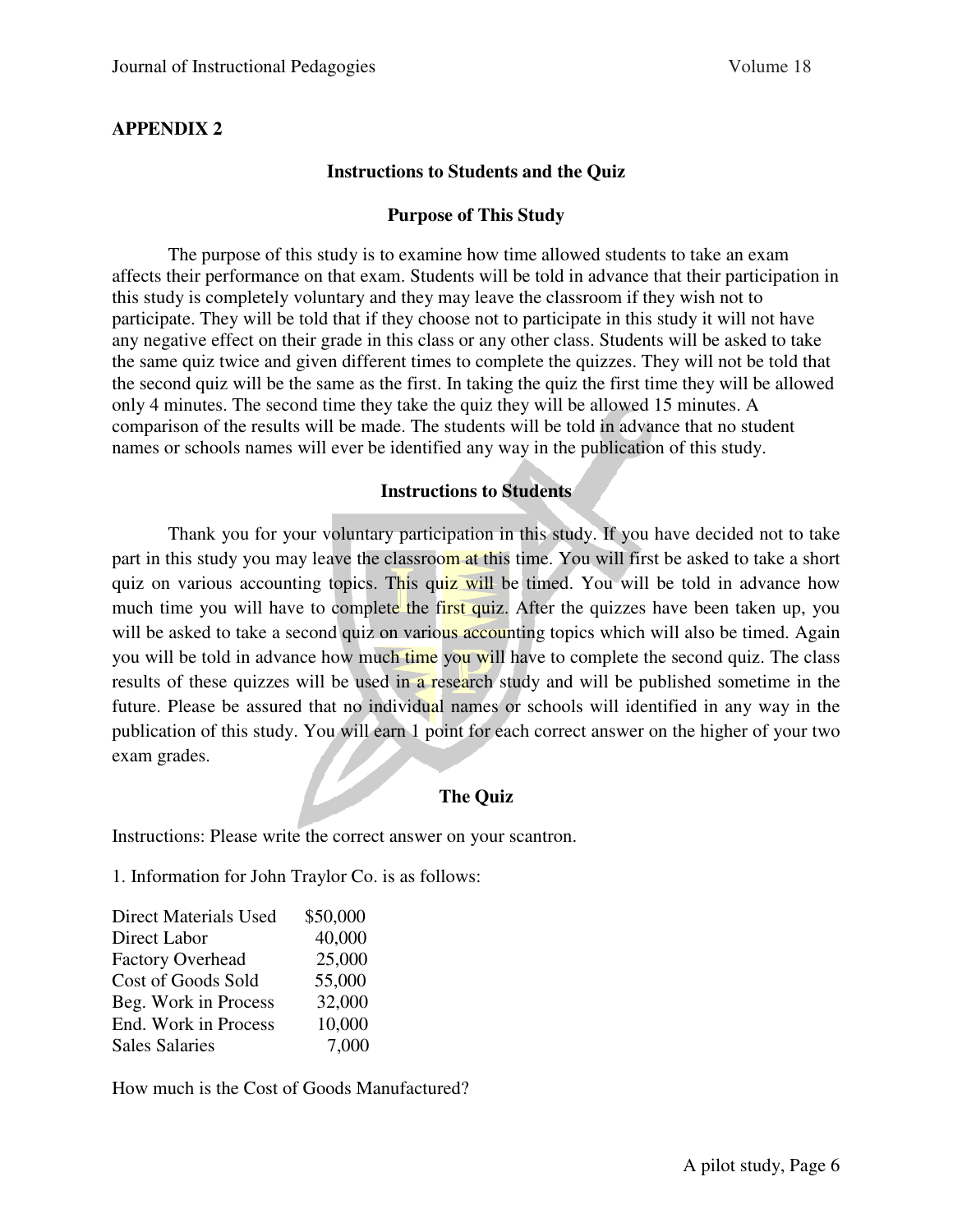a. \$127,000 c. \$156,000 b. \$137,000 d. \$142,000

2. A machine was purchased by Jim Dear Co. on January 1, 2014 for \$51,000. The estimated life was 5 years and the estimated residual value was \$9,000. Using double-declining balance depreciation the depreciation expense for the year 2016 is:

a. \$12,403 c. \$10,419. b. \$4,555 d. \$7,344.

3. Paul Torres Co. uses the allowance method to account for bad debts. Torres estimates that 3% of net sales will be bad debts. On January 1, 2013 the Allowance for Doubtful Accounts had a credit balance of \$3,000. During 2013, the company wrote-off accounts receivable totaling \$3,500 and had credit sales of

\$200,000. There were no sales returns or allowances during the year. The beginning balance in accounts receivable was \$75,000. The ending balance in accounts receivable was \$55,000. After the adjusting entry, the balance in the allowance account on December 31, 2013 will be:

a. \$5,000. credit c. \$500. debit b. \$5,500. credit d. \$3,000. debit

4. Paul Torres Co. uses the allowance method to account for bad debts. Torres estimates that 3% of net sales will be bad debts. On January 1, 2013 the Allowance for Doubtful Accounts had a credit balance of \$3,000. During 2013, the company wrote-off accounts receivable totaling \$3,500 and had credit sales of \$200,000. There were no sales returns or allowances during the year. The beginning balance in accounts receivable was \$72,000. The ending balance in accounts receivable was \$90,000.The bad debts expense for the year ended December 31, 2013 will be:

a. \$5,500. c. \$6,000. b. \$500. d. \$3,500.

5. On January 1, 2015 Jim Rutland Co. issues 10%, 10 year bonds with a face value of \$400,000. The bonds were sold for 98. The bond interest is paid semiannually on June 30 and December 31. Rutland amortizes the bond discount using the straight-line method. The interest expense for the year ended December 31, 2018 will be:

a. \$40,800. c. \$39,200. b. \$40,000. d. \$48,200.

6. Randall Perry Co. had the following inventory data for March:

| March 1 Inventory | 30 units @ \$10.   |
|-------------------|--------------------|
| 5 Sold            | 10 units           |
| 12 Purchased      | 40 units @ \$12.00 |
| 23 Sold           | 25 units           |
| 30 Purchased      | 5 units @ \$13.00  |